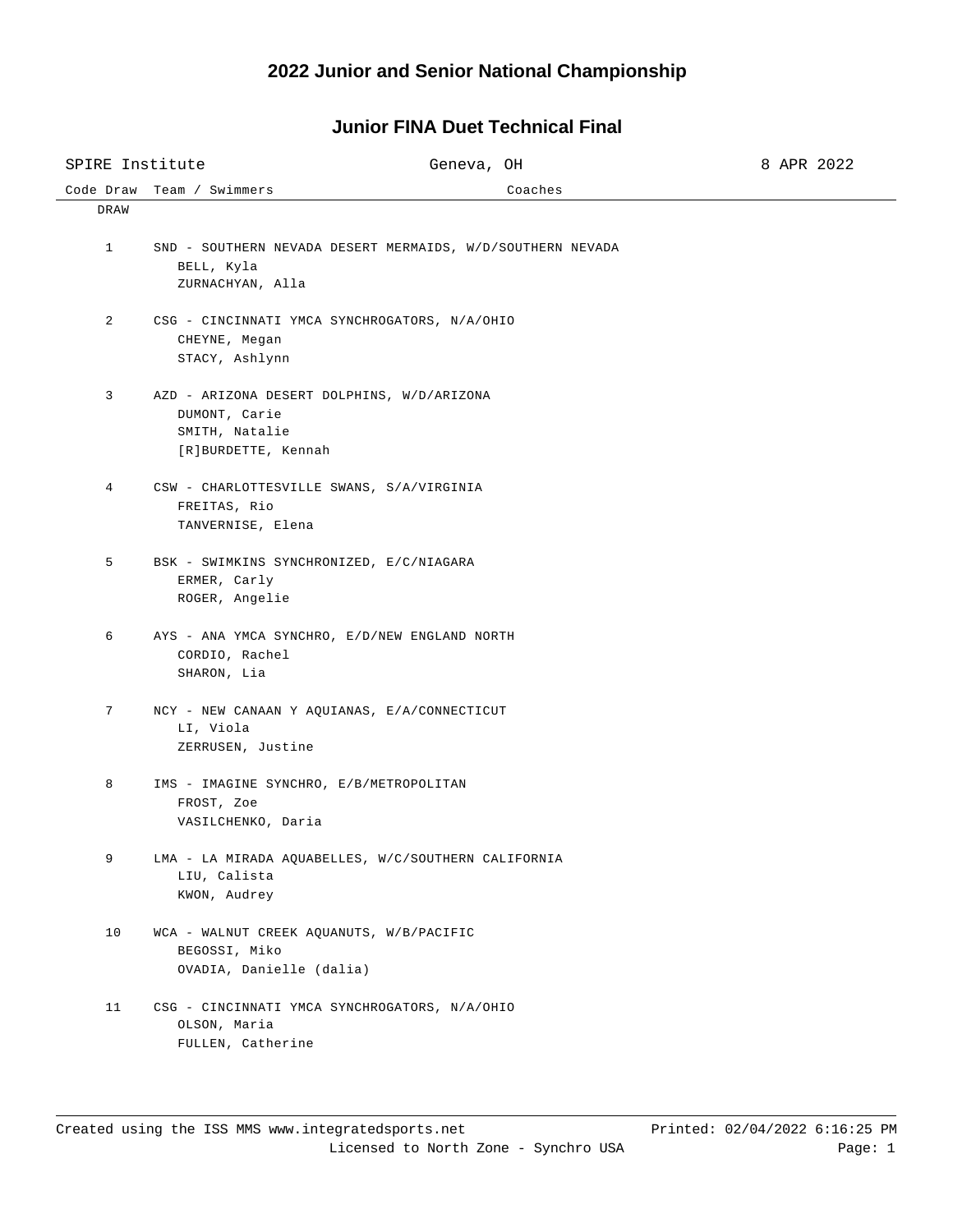## Code Draw Team / Swimmers Coaches SPIRE Institute Geneva, OH 8 APR 2022 12 PTX - PIROUETTES OF TEXAS, S/C/SOUTHWESTERN HOGG, Ashley GLOWACKI, Paige 13 WCA - WALNUT CREEK AQUANUTS, W/B/PACIFIC MCMILLEN, Cambell WOELFEL, Morgan 14 SCA - SANTA CLARA AQUAMAIDS, W/B/PACIFIC NAKARI, Selina MCCREIGHT, Taylor 15 PWS - PACIFIC WAVES SYNCHRO, W/A/PACIFIC NORTHWEST ROBINSON, Emily KIZIS, Lisa 16 FCS - HOUSTON SYNCHROSTARS, S/C/GULF HUO, Emily HUO, Emma [R]PIERCE, Angela 17 WCA - WALNUT CREEK AQUANUTS, W/B/PACIFIC ZUNIGA, Giordanna (gigi) KERNER, Megan 18 AYS - ANA YMCA SYNCHRO, E/D/NEW ENGLAND NORTH HAUCK, Yanna MCKINNON, Elizabeth [R]DONG, Ella 19 FCS - HOUSTON SYNCHROSTARS, S/C/GULF CHIU, Rebekah LEVARO, Sarah [R]ECHOLS, Katelin 20 MST - M SYNCHRONIZED SWIM TEAM, E/B/NEW JERSEY CHOI, Madelyn CHOI, Irene 21 SST - SEATTLE SYNCHRO LLC, W/A/PACIFIC NORTHWEST ITO-IBRAHIM, Hana KLEPPER, Elise 22 CSG - CINCINNATI YMCA SYNCHROGATORS, N/A/OHIO BURNS, Alison EHRHARDT, Madelyn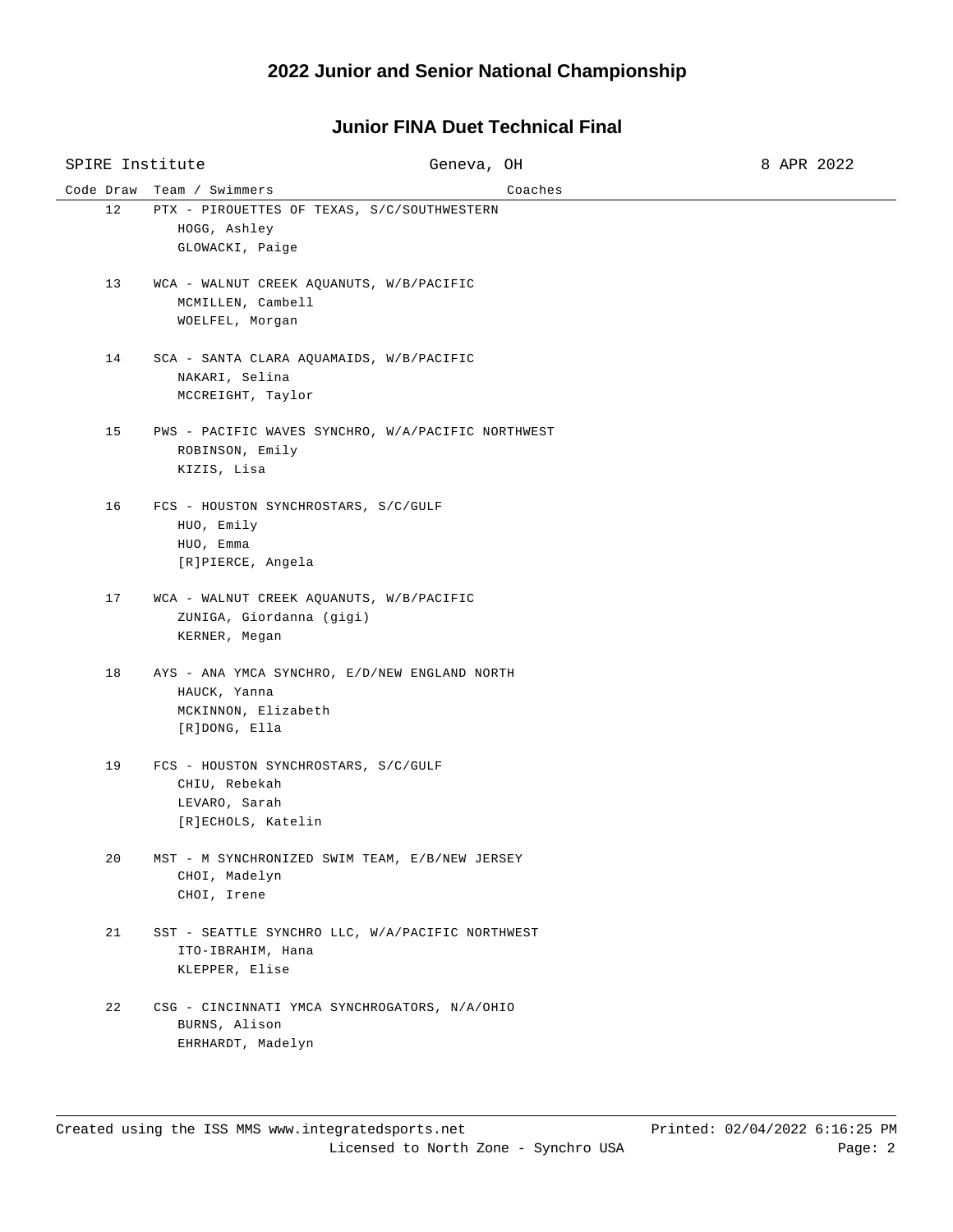## Code Draw Team / Swimmers Coaches SPIRE Institute Geneva, OH 8 APR 2022 23 SCA - SANTA CLARA AQUAMAIDS, W/B/PACIFIC ZHAI, Lina BONACORSO, Gianna 24 CSW - CHARLOTTESVILLE SWANS, S/A/VIRGINIA CONNOLLY, Maggie ELHART, Courtney 25 AYA - AUSTIN ANGELFISH, S/C/SOUTH TEXAS KIM, Emma ZOU, Reina 26 NCY - NEW CANAAN Y AQUIANAS, E/A/CONNECTICUT STEWART, Cameron MATHEWS, Alexandra 27 CSG - CINCINNATI YMCA SYNCHROGATORS, N/A/OHIO PRICE, Katie ALMOND, Madi 28 AZD - ARIZONA DESERT DOLPHINS, W/D/ARIZONA RAU, Ella SANTANA, Elle [R]WANG, Ashlyn 29 IMS - IMAGINE SYNCHRO, E/B/METROPOLITAN FRIEDMAN, Cecilia GOLDFINGER, Renee 30 PTX - PIROUETTES OF TEXAS, S/C/SOUTHWESTERN PINDI, Manasvi "manu" VALDEZ, Nathalia [R]LEE, Olivia 31 NCY - NEW CANAAN Y AQUIANAS, E/A/CONNECTICUT GALCHENKO, Elizaveta SHEN, Isabelle 32 AZD - ARIZONA DESERT DOLPHINS, W/D/ARIZONA BOWMAN, Liberty ZIMM, Eva [R]NEELEY, MacKenzie 33 NVN - NORTHERN VIRGINIA NEREIDS, S/A/POTOMAC VALLEY EVANS, Rikki LARRAIN, Eva